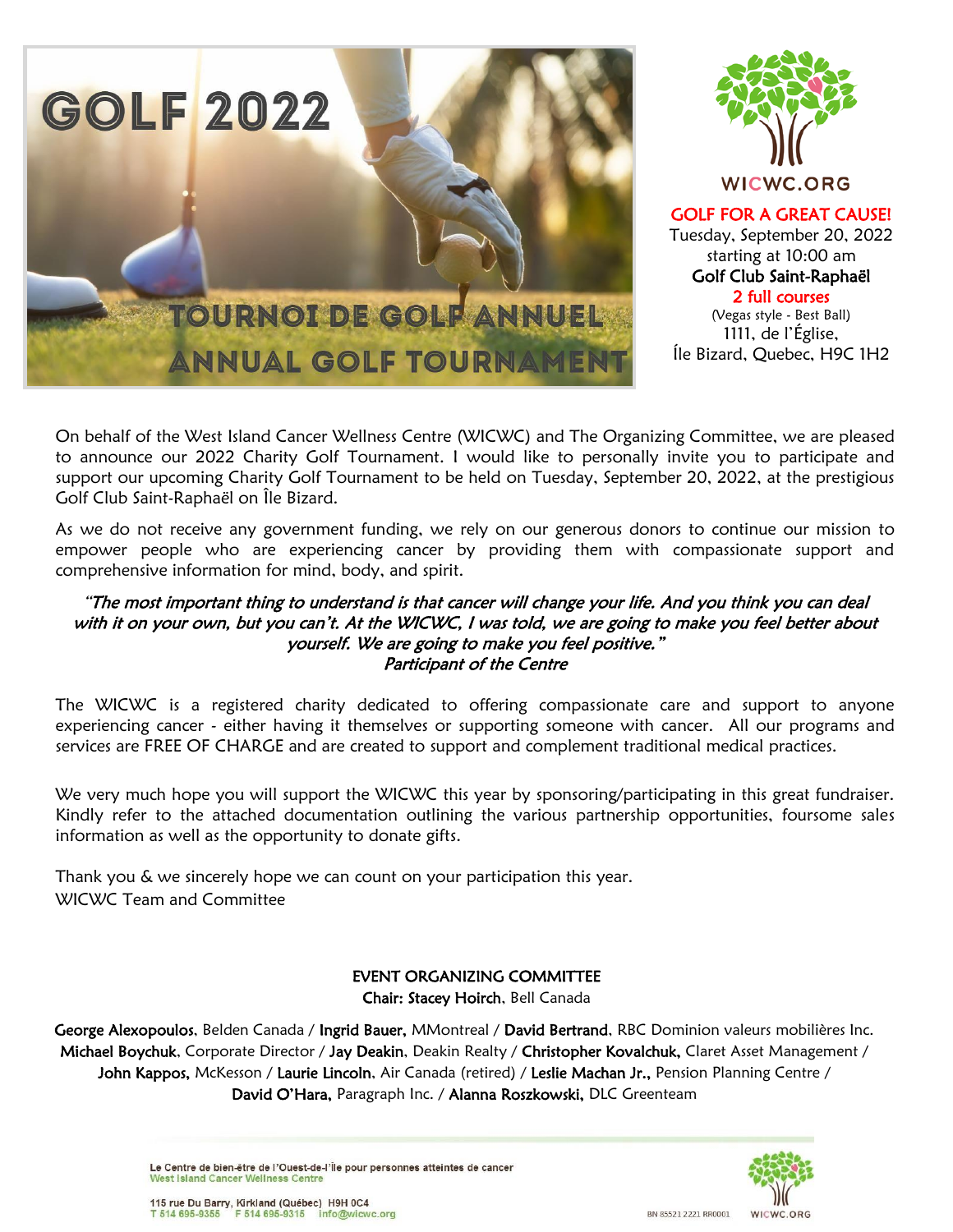

### **TITLE PARTNERSHIP - \$25,000**

- Three (3) complimentary FOURSOMES.
- Logo at tee-off hole & course of your choice.
- Logo at registration & prominently displayed throughout the event.
- Logo on the front cover & full-page advertisement in the program & logo in the audiovisual presentation.
- Logo in the advertising (website) & the promotional material.
- Recognition during evening speeches, via social media & press release.
- Plaque with company name on the West Island Cancer Wellness Centre donor wall.

## **PLATINUM FOURSOMES - \$10,000**

- Two (2) complimentary FOURSOMES.
- Logo at tee-off hole & course of your choice.
- Logo at registration & prominently displayed throughout the event.
- Logo on the front cover & half page advertisement in the program & logo in the audiovisual presentation.
- Logo in the advertising (website) & the promotional material.
- Recognition during evening speeches, via social media & press release.
- Name displayed on the West Island Cancer Wellness Centre donor wall.

## **DIAMOND FOURSOME - \$6,000**

- One (1) complimentary FOURSOME.
- Logo at tee-off hole & course of your choice.
- Logo prominently displayed throughout the event & in the audiovisual presentation.
- Logo on the inside cover & 1/4-page advertisement in the program.
- Logo in the advertising (website) & the promotional material.
- Recognition during evening speeches, via social media & press release.

### **FOURSOME - \$3,000**

\*\*\*Cost includes golf, cart, access to all activity's, food on the course, wine & cocktail dinatoire.

### **INDIVIDUAL GOLFER - \$750**

\*\*\*Cost includes golf, cart, access to all activity's, food on the course, wine & cocktail dinatoire.

|                                                                                                                | Golfer name: Value of the Colfer name:                                                                                                         |
|----------------------------------------------------------------------------------------------------------------|------------------------------------------------------------------------------------------------------------------------------------------------|
|                                                                                                                |                                                                                                                                                |
|                                                                                                                |                                                                                                                                                |
| email and the contract of the contract of the contract of the contract of the contract of the contract of the  |                                                                                                                                                |
|                                                                                                                |                                                                                                                                                |
| email email and the contract of the contract of the contract of the contract of the contract of the contract o | <b>WICWC.ORG</b>                                                                                                                               |
|                                                                                                                | In lieu of income tax receipts, Partners will receive a<br>sponsorship letter, 100% deductible from their<br>advertising and promotion budget. |
| email                                                                                                          |                                                                                                                                                |